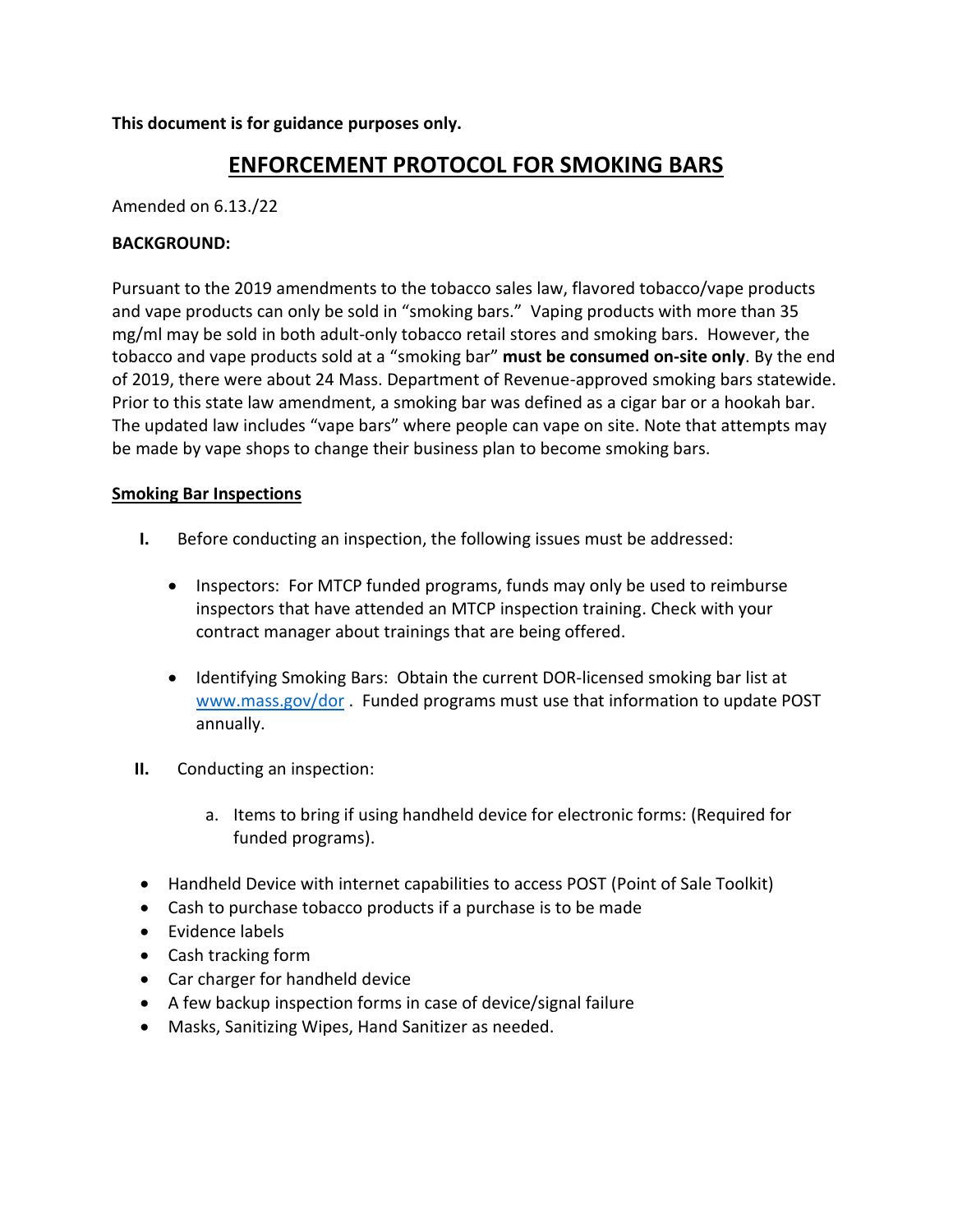- b. Items to bring if using paper compliance check forms: (Use paper forms only if you cannot use POST due to device/signal failure or technical issues, or if you are an unfunded municipality and do not to enter your data into POST)
- Copies of your most current Inspection or Compliance Check Enforcement Form or the one from POST
- Cash to purchase tobacco products if a compliance check
- Evidence labels
- Cash tracking form
- Pen
- Masks, Sanitizing Wipes, Hand Sanitizer.
- **III.** Identification
	- a. Identify yourself as an agent for the Board of Health/Health Dept. Do not identify yourself as an employee of MTCP, or the state or federal government.
	- b. Show your identification credentials.
	- c. Ask to speak to the owner/manager/person in charge and state the purpose of your visit.
	- d. Explain the components of the inspection (what you are looking for: permits, signs, tax stamps, etc.). Explain that you may have to go behind the counter/bar to check for tax stamps, single sale of cigarettes, or less expensive single cigars (than the local regulation allows).
- **IV.** If you are refused entry or the opportunity to inspect:
	- a. Leave without confrontation.
	- b. Document the incident with as much information as possible, including date, time, and name of the person who refused the inspection (if you have it).
	- c. Notify the Board of Health/Health Dept. as soon as possible, both verbally and with a copy of the documentation you have completed.
	- d. Apply for an administrative search warrant in order to complete the inspection if your board of your health director instructs you to do so.
- **V.** Inspection
	- a. Ask to see the local Board of Health and Department of Revenue permits (cigarette/OTP/ENDS/smoking bar) for the current year. Some regulations state that these must be posted conspicuously.
	- b. Signs:
		- State law sign
		- Cigar Warning Sign if cigars are sold
		- Referral Information for Smoking Cessation Resources
		- Health Warning for E-Cigarettes
		- Must be 21+ to Enter
		- Exterior notice of smoking/vaping inside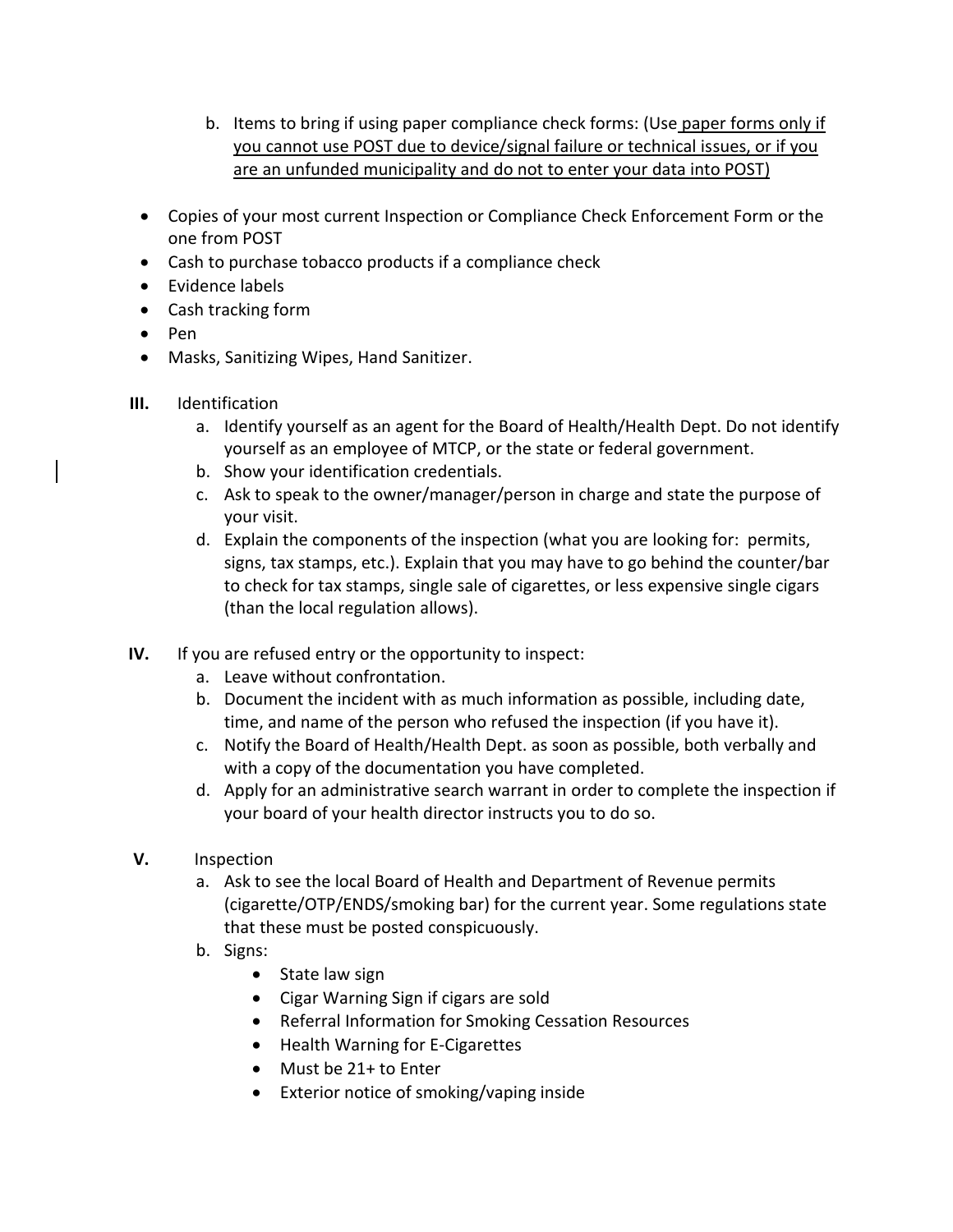- Other signs as required locally
- c. State tax stamp on packs of cigarettes
- d. If cigarettes or cigar multi-packs are sold, is there a plan for patrons to not remove them from the establishment (all products are on-site consumption only).
- e. Evidence of loose cigarette sales (open packs of cigarettes behind or under the counter)
- **VI.** Dealing with Issues of Non-Compliance
	- a. No permits
		- Sales of tobacco should stop until all necessary permits are obtained. DOR permits can be applied for on-line by the retailer.
		- Products should be boxed, taped, documented and a receipt issued until all required licenses/permits are obtained.
	- b. No tax stamps
		- Report all unstamped cigarettes to the Department of Revenue by filing the Cigarette Complaint Referral Form: [https://www.mass.gov/doc/form-ccrf-cigarette-complaint-referral](https://www.mass.gov/doc/form-ccrf-cigarette-complaint-referral-form/download)[form/download](https://www.mass.gov/doc/form-ccrf-cigarette-complaint-referral-form/download)
	- c. Missing signs
		- Provide the owner/manager necessary signs so that they can be displayed immediately.
		- Make suggestions as to where to put the signs.
	- d. Loose cigarette sales
		- Issue a state law level fine for the violation.
	- **e.** Smoking bar permits can be suspended for violations.
- **VII.** Documentation of Non-Compliance
	- a. Report all violations to the owner or designee.
	- b. Document all violations on a multi-part form whenever possible so that a copy can be left with the owner/manager.
	- c. Provide the owner/manager with a copy of the municipal regulations and the URL for the state regulations so that the retailer can reference them regarding the violation.
	- d. Record inspection results in POST, if applicable.
	- e. Photographs should be taken of all instances of all violations.
- **VIII.** Department of Revenue
	- a. Quarterly, the smoking bar must provide financial information to DOR attesting that they are staying above the 51% tobacco sales minimum as required by the state law. That form is also on the DOR website. Practically speaking, it is nearly impossible to be a full-menu, full-liquor-licensed establishment and meet the minimum 51% of revenue derived from tobacco sales. Statewide, some cigar